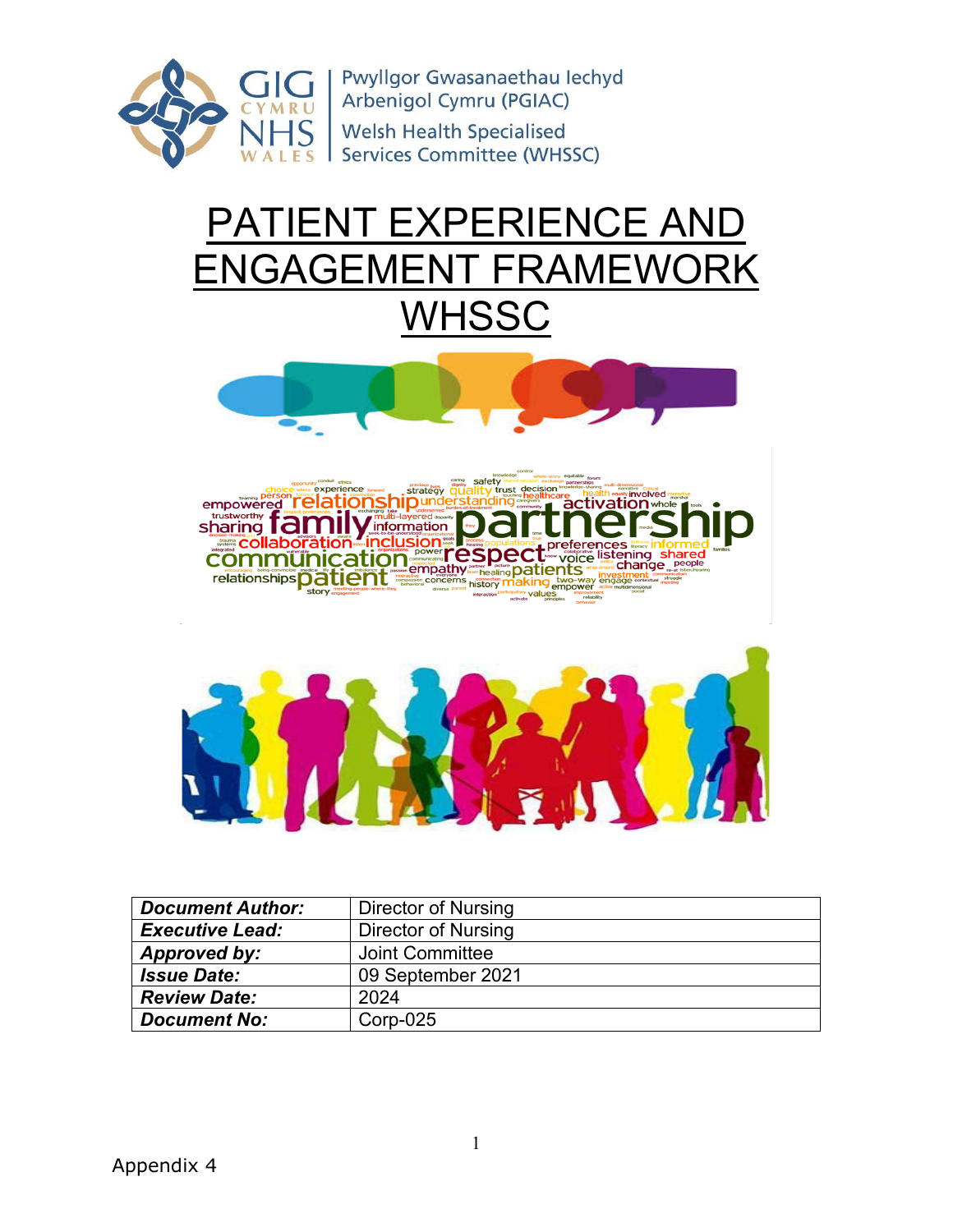

Pivotal for WHSSC to the success and delivery of the Commissioning Assurance Framework is ensuring that patients are put at the centre of Commissioned services. They are integral in monitoring the quality of care and in the development and improvement of services for the future. The Patient and Public engagement document forms part of the suite of documents to support and enable the delivery of the Commissioning Assurance Framework.

The main aims of WHSSC's patient and public engagement are summarised as follows:

- Understand the patient's expectation of a particular service
- Put things right if the patient experience was not as expected or planned
- Understand differences in patient experience between locations and types of treatment
- Make changes where needed and highlight areas where changes have improved care
- Monitor the outcomes and benefits of treatment in terms of a person's physical, mental and social wellbeing
- Inform WHSSC how a service or particular treatment is being provided
- Plan future service provision
- Understand the delivery of a value based health care approach
- The patients role in the decision making about their care

Good experience of care, treatment and support is an essential part of an excellent health and social care service. This alongside clinical effectiveness and a culture of safety puts the patient first and gives patient experience the highest priority.

A person's experience starts from their very first contact with the health and care system, right through to their last, which may be years after their first treatment, and may include end-of-life care. Providing compassionate care good emotional support and involving patients in decision-making enables positive patient experience (NHS Improvement, 2018).

There is an expectation that commissioned providers can demonstrate an open and transparent organisational culture which will have a positive impact on staff and patients alike and support quality improvement and innovation programmes. Factors such as leadership and culture underpin an ability to improve patient experience where staff are proud of their organisation as a place to work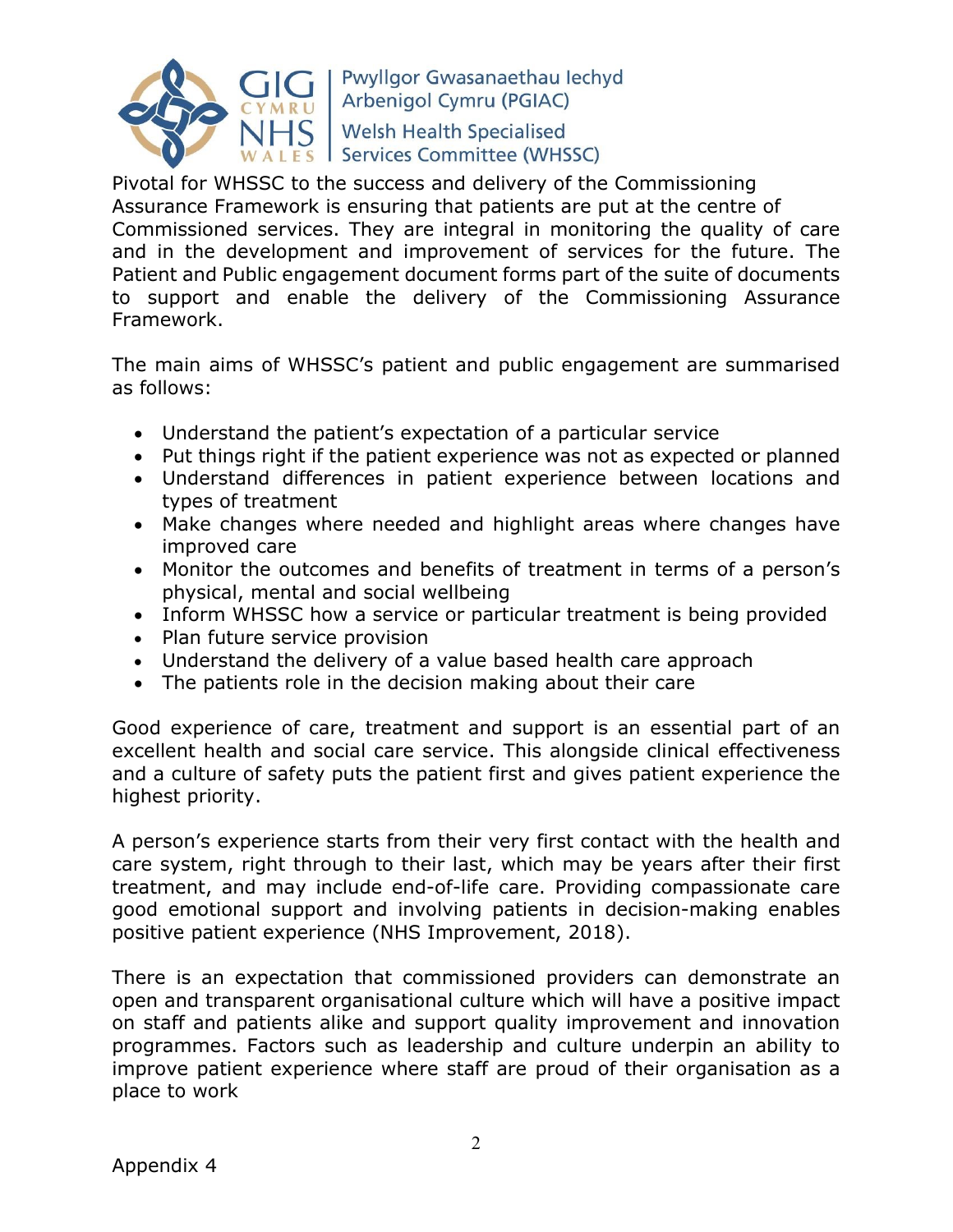

Patient experience is enhanced when staff ensure there is time for patients to ask questions, when people using the services are treated as individuals and their specific emotional, cultural and social needs are considered (NHS Improvement, 2018).

The drive towards closer integration of health and social services with improved public engagement is reflected in the aims of A Healthier Wales (2019). This sets out the goal of ensuring citizens are placed at the heart of a whole system approach to health and social care services and stresses the importance of listening to all voices through continual engagement. The Health and Social Care (Quality and Engagement) (Wales) Act 2020 will strengthen the voice of citizens, by replacing Community Health Councils with a new All Wales Citizen Voice. The Citizen's voice will further strengthen

- An effective mechanism to have Citizen's views heard
- Ensure Citizens are supported when making a complaint in relation to their care
- Use the user service experience to drive forward improvement including the involvement and consultation of the users in service delivery changes.

The new organisation will be established as a public body and structured to enable it to perform its functions at a national regional and local level. A Code of Practice will also be published by Welsh Government for the Citizens Voice body when seeking the views of individuals. Working in partnership with Citizen's voice will be key in the planning of new services and the monitoring of commissioned services. As a member of the Quality Patient Safety Committee they will also have an overview and ensure that the voice of the patient is at the centre of decision making.

In addition the Well-being of Future Generations Act (2015) will require public bodies in Wales to think about the long-term impact of their decisions, to work better with people, communities and each other.

Every contact with a patient is an opportunity to support someone to better maintain or improve their own health and wellbeing, which will often mean looking beyond their immediate symptoms or needs. Prudent Healthcare commits to ensuring decisions and choices are taken forward hand in hand with those receiving services and this extends to how system supports lifestyle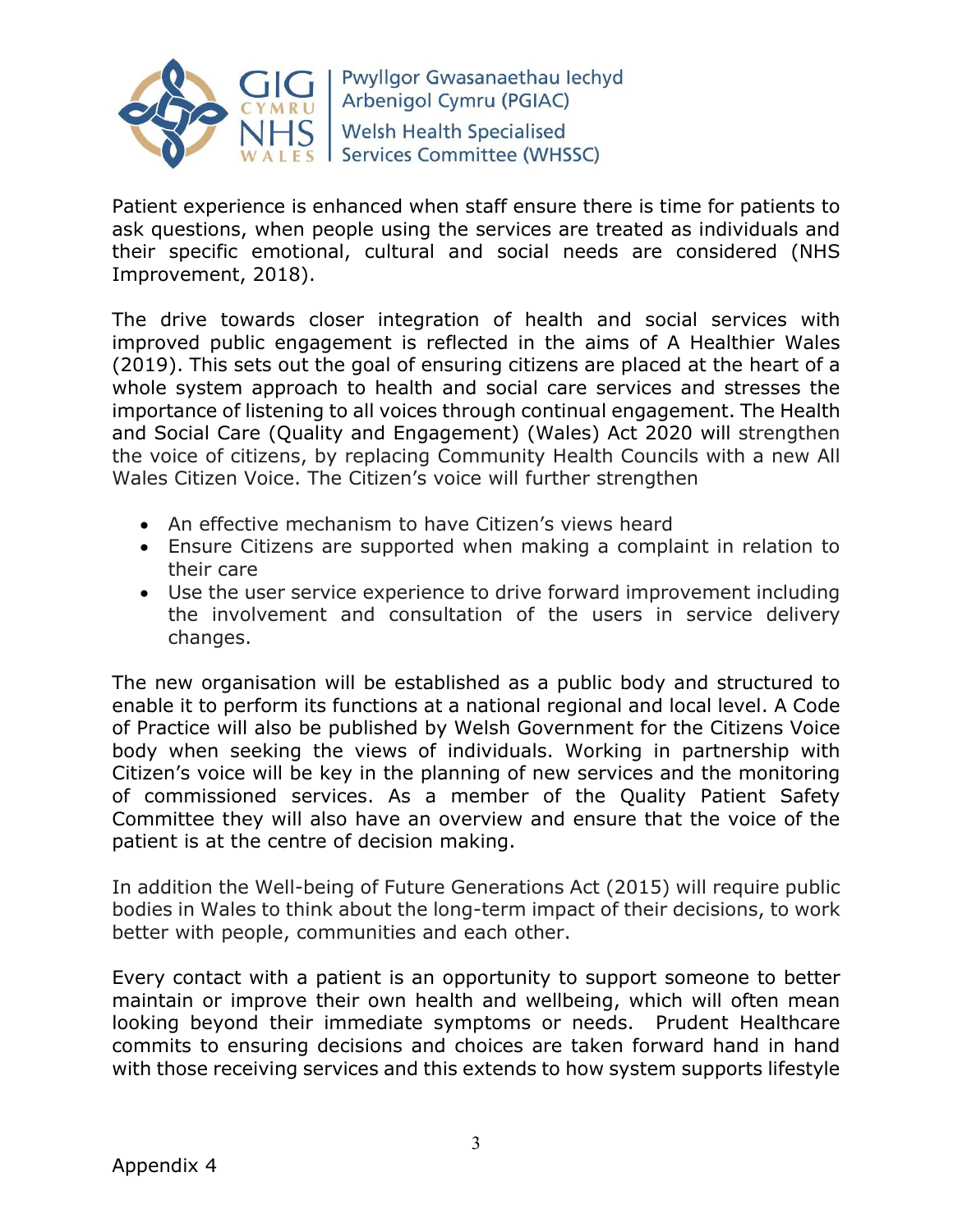

and wellbeing choices. This will be an increasingly important part of putting the citizen at the heart of a whole system approach.

Ensuring representation from all stakeholders when planning and evaluating services is key for WHSSC. Activities should be inclusive and equal opportunity given to fully participate in patient and public engagement activities in a manner which reflects and supports this.

The WHSSC Commission Teams and Networks will ensure patients and public are engaged and involved through a number of forums. These will include representation and participation on the Individual Patient funding panel, the Clinical Impact Assessment process, Independent members on the Quality Patient safety forums and all project boards.

### **Some examples of direct Engagement may involve**

- Meeting with patients and obtaining patient and carer stories
- Including representation on WHSSC working groups and committees
- Undertaking patient surveys and questionnaires
- Encouraging patient's public to contact WHSSC in writing, in person or through website
- Investigating, responding and reporting of complaints
- Establishing focus groups and/or patient panels on specific topics
- Inviting patient representatives to service improvement and innovation workshops

## **Indirect Engagement may involve**

- Undertaking visits to hospitals and Specialised units where treatments are funded by WHSSC and speaking to the staff and reviewing the environment
- Internal reporting of actual and potential issues with a particular service
- Collating compliments and areas of best practice
- Keeping updated on current media interests in UK wide patient feedback and NHS developments
- Requesting clinical updates on patients post treatment
- Maintaining a website that is easy to use and gain access to important information.
- Undertaking regular audits and reviews of services funded by WHSSC including presentations on Quality Improvement initiatives and development of these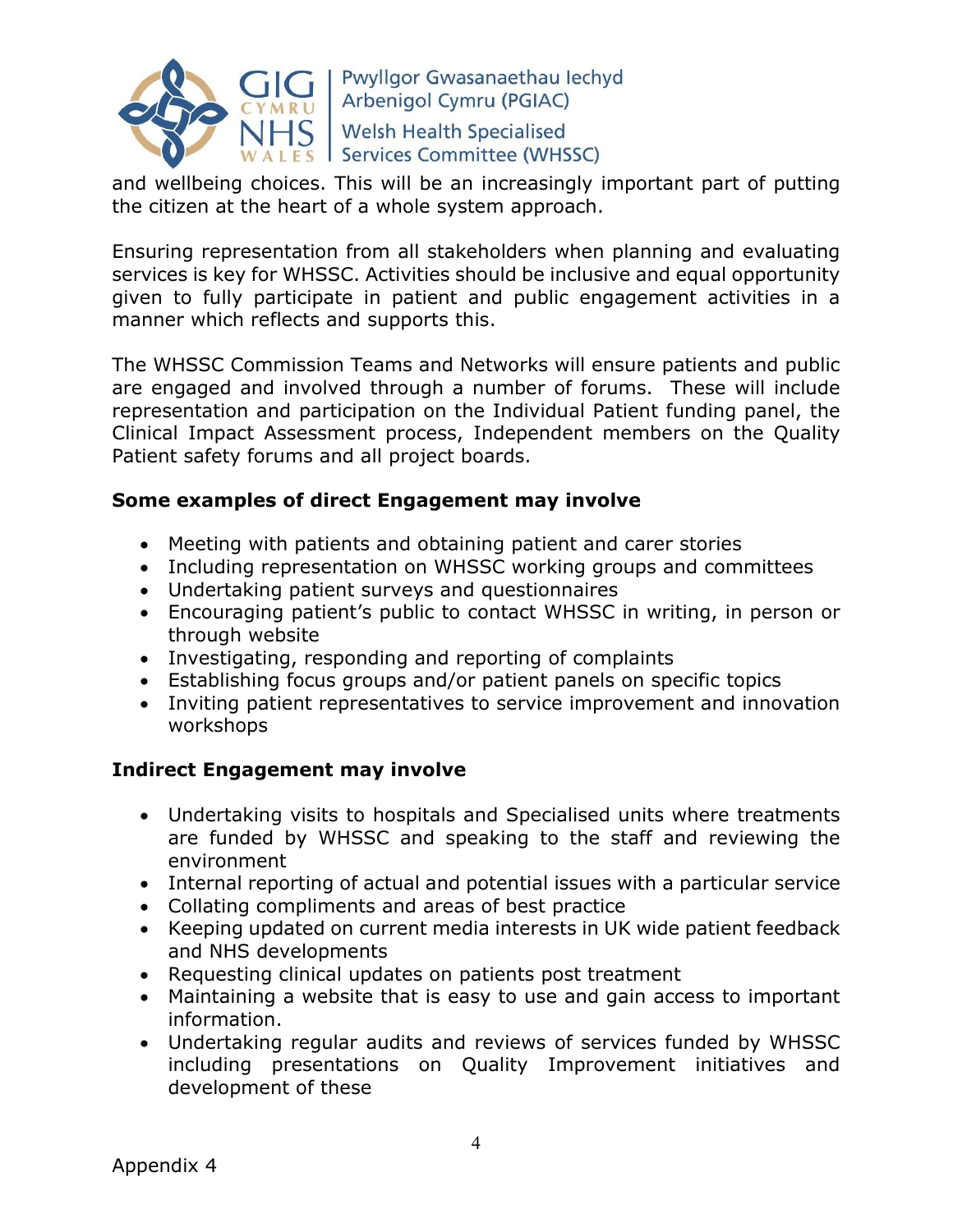

- Monitoring patient feedback from provider services, through Quality indicators and through data collected on the Once for Wales site.
- Utilizing 3rd party surveys.

The feedback may be classified into the following types:

- 1) **Patient outcomes** What was the patient's (and family) experience of the service and to what extent were their expectations met or not met.
- 2) **Process data** Tells us about the way the services WHSSC funds are delivered
- 3) **Outcome data** –Demonstrates what difference the service has made to the patient and if this was within a prudent model of care.
- 4) **Impact data** Relates more to the longer-term effects once patients have had their treatment
- 5) **Clinical outcomes** How the treatment or care impacted on a person's physical, mental and social wellbeing.

Patient feedback should be considered along with other sources, including complaints and compliments. Collecting feedback from a variety of sources is the best way of identifying and learning lessons from areas where improvements are required and highlighting areas of best practice. The establishment and embedding of the Once for Wales reporting tool into Welsh Health Boards may further support and enhance the development of feedback.

#### **Obtaining balanced feedback**

The following table sets out a range of well tested and recognised methods which can be used to provide a balanced view of a patient experience.

WHSSC and the respective commissioning teams will adopt the approaches and embed them into practice to ensure patient experience is captured using multiple methods.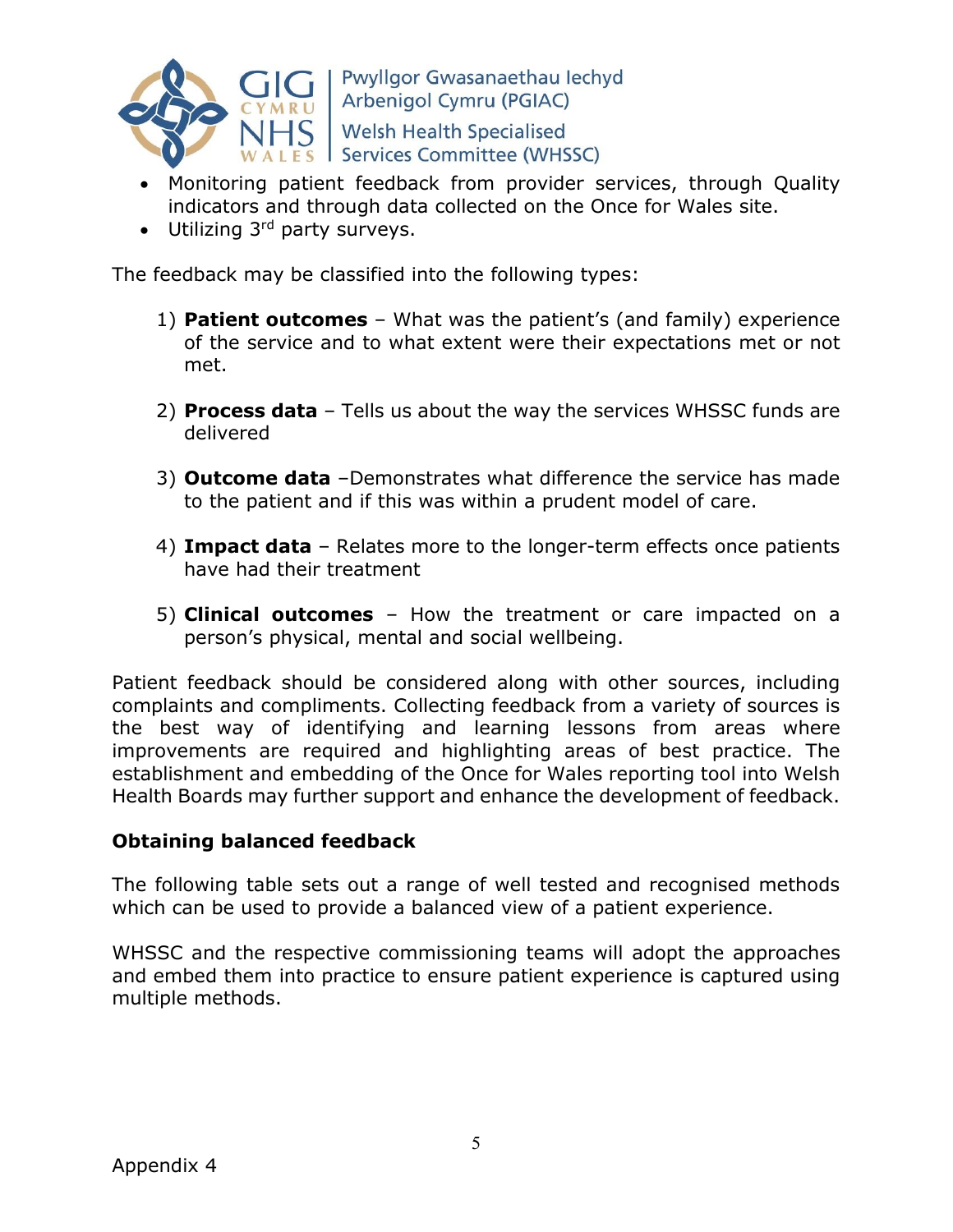

| "Real Time"                                                                                                                                                                                                                                                         | "Retrospective"                                                                                                                                                                                                                                                                                                                        |  |
|---------------------------------------------------------------------------------------------------------------------------------------------------------------------------------------------------------------------------------------------------------------------|----------------------------------------------------------------------------------------------------------------------------------------------------------------------------------------------------------------------------------------------------------------------------------------------------------------------------------------|--|
| Short surveys are used to obtain<br>views on key patient experience<br>indicators whilst patients, carers<br>and service users are receiving a<br>WHSSC funded service e.g. home<br>care delivery of specialist drugs<br>Or after discharge e.g. cardiac<br>surgery | Surveys post discharge or any clinical<br>encounter in any setting can provide<br>in depth feedback of a service users<br>experience. Feedback can also be<br>incorporated<br>into<br>quality-of-life<br>measures and Patient Reported<br>Outcome/Experience<br>Measures<br>to<br>inform future planning of services and<br>treatments |  |
| <b>Limitations</b><br>May be subject to bias, not related to<br>longer term outcomes                                                                                                                                                                                | <b>Limitations</b><br>Low response rates, reflect average<br>experience not the finite detail of were<br>highs and lows                                                                                                                                                                                                                |  |
| "Proactive/Reactive"<br>"Balancing"                                                                                                                                                                                                                                 |                                                                                                                                                                                                                                                                                                                                        |  |
| Provide opportunities for all service<br>users/families/carers<br>to<br>provide<br>feedback.<br>Includes questionnaires, audit days,<br>Lay representatives on committees<br>and patient groups, online surveys,<br>contact details publicised on web, etc          | Evaluate feedback in relation to other<br>sources such as:<br>Concerns and complaints<br>Compliments<br><b>Clinical incidents</b><br><b>Patient stories</b><br>Patient groups<br>Third party surveys                                                                                                                                   |  |
| <b>Limitations</b>                                                                                                                                                                                                                                                  |                                                                                                                                                                                                                                                                                                                                        |  |
| Recognising where to target surveys<br>and feedback                                                                                                                                                                                                                 | <b>Limitations</b><br>Small numbers, potential respondent<br>bias                                                                                                                                                                                                                                                                      |  |

Patient Reported Outcome measures (PREMS) and Patient Experience Measures (PROMS) are frequently used in the NHS to assess the quality of care delivered. Information about a patient's health and quality of life **before**  they receive treatment and about their health and the effectiveness **after** they have received treatment can be used to measure and improve the quality of care, evaluate the specific outcomes of treatments and inform future decisions about how care is planned and delivered in the future.

PROMs are a means of collecting information on the effectiveness of services, care and treatment delivered to individuals as perceived by the individuals themselves. They measure the impact of clinical interventions such as did patient's physical and/or mental condition improve and if so by how much?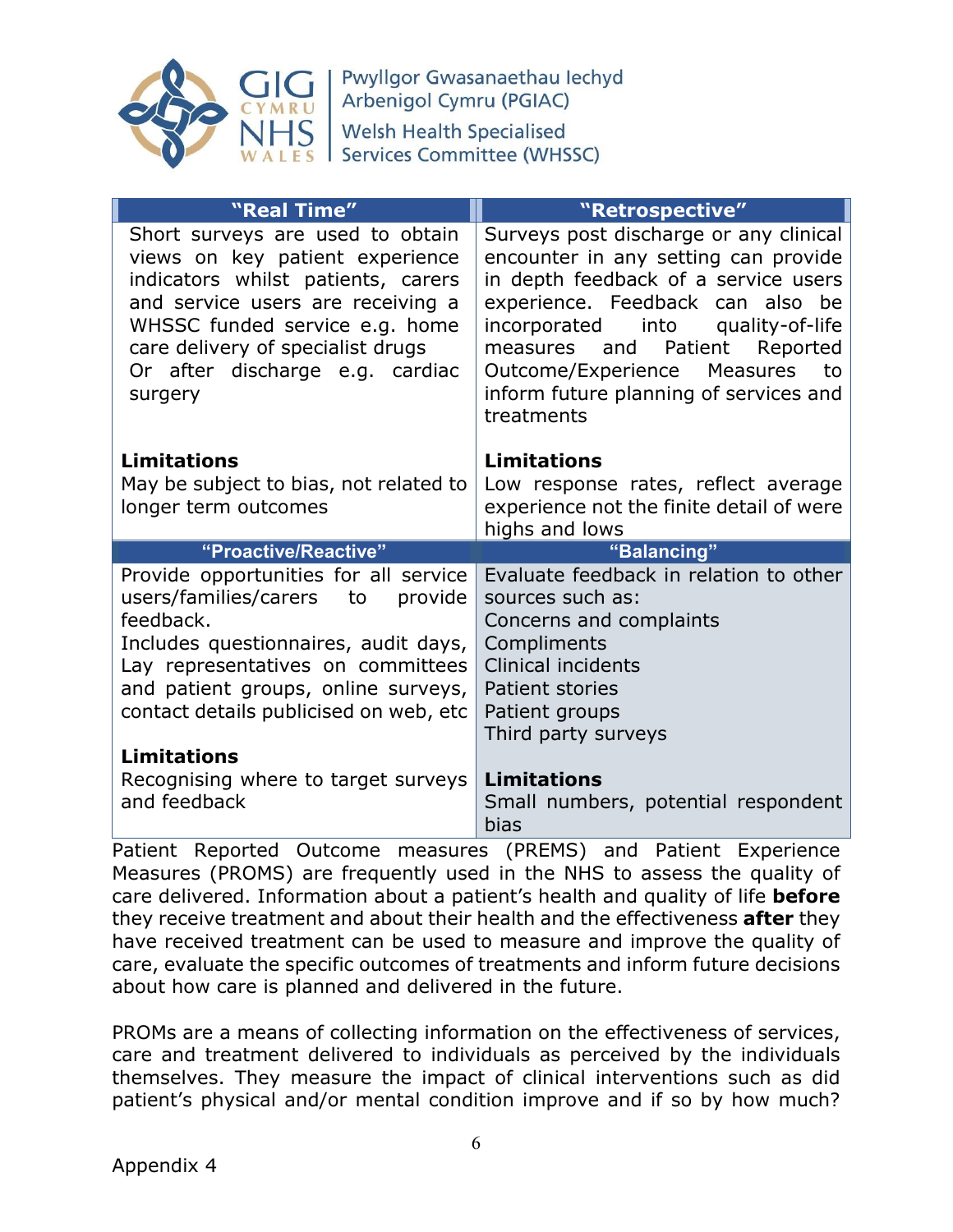

PROMs examples are Quality of Life, Measurement of symptoms e.g. pain, functional ability, distress.

Patient Reported Experience Measures **(PREMs)** gather a patients' objective experience after treatment and aim to remove the subjectivity around the experience of care by focusing on specific aspects of the process of care e.g. were you seen on time?

The feedback received via these questionnaires informs the following areas of Quality:

- **Effectiveness of care**  Does the treatment reduce symptoms, improve function and improve quality of life? (PROMs)
- **Safety**  Does the treatment cause harm or have complications? (PROMs)
- **Experience of care** What do patients think of the process of care, where they treated with dignity, kept informed, had trust in staff, cleanliness of the environment and timeliness of care? (PREMs)

Services may adapt questionnaire such as PROMS and PREMS to specifically analyse and support patient outcomes and feedback to facilitate effectiveness improve decision making and service improvement further enabling the delivery of a prudent health care system. The Value Based Heath care team in Wales are working across Health Boards and with Digital Health and Care in Wales to support a coordinated approach to the development and standardisation of PREMS and PROMS for certain conditions. WHSSC will support and work with the team to facilitate the utilisation of these within specialised services in Wales. WHSSC will also continue to work with the Quality Improvement team in NHS England to gain patient feedback through digital platforms such as the Quality Surveillance Information System.

All patient information will be anonymised. The results of data collection and analysis will be shared as widely as possible to enable closer working, improved communication and patient experience. This will facilitate and support Consultation and Engagement across the NHS to reduce duplication and will support and improve standards of clinical practice.

Patient and public experience of the commissioned services is perhaps the most valuable information that can be captured and incorporated into the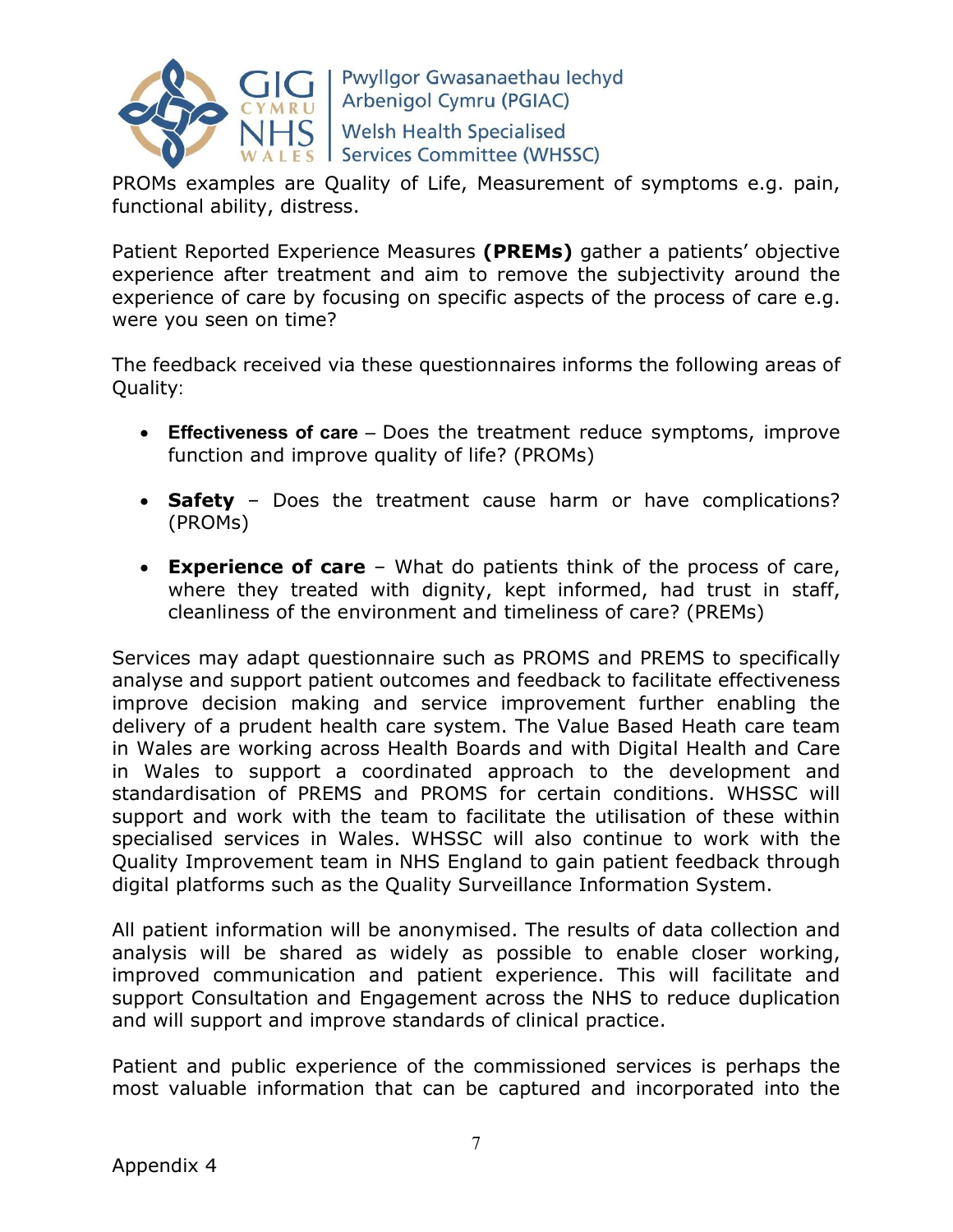

evaluation of service provision across WHSSC. Measuring what matters to people can be used to establish which services and treatments work well and which ones need to be improved. This information will enable a picture to be built of how it feels to receive care from a particular service or provider and will support and identify best new models of health and social care.

It is critical that the information is gathered in a systematic way and "triangulated" i.e. used along with other related information such as clinical outcomes to:

- promote best practice
- empower citizens to make the best choices regarding treatments available
- reduce variability and treatment across Wales
- support service re design to achieve better clinical outcomes
- provide a measure to determine clinical and cost effectiveness of treatments and services linking to prudent heath care

This will further support the Quadruple aim of improved population health and well-being (WG 2019)



Quadruple aim of healthcare

### **Analysis of the information collated**

The Commissioning Teams will be central to agreeing a work-plan of patient experience and outcomes required and will work with the relevant providers in collecting the data. Any relevant patient data and the collection of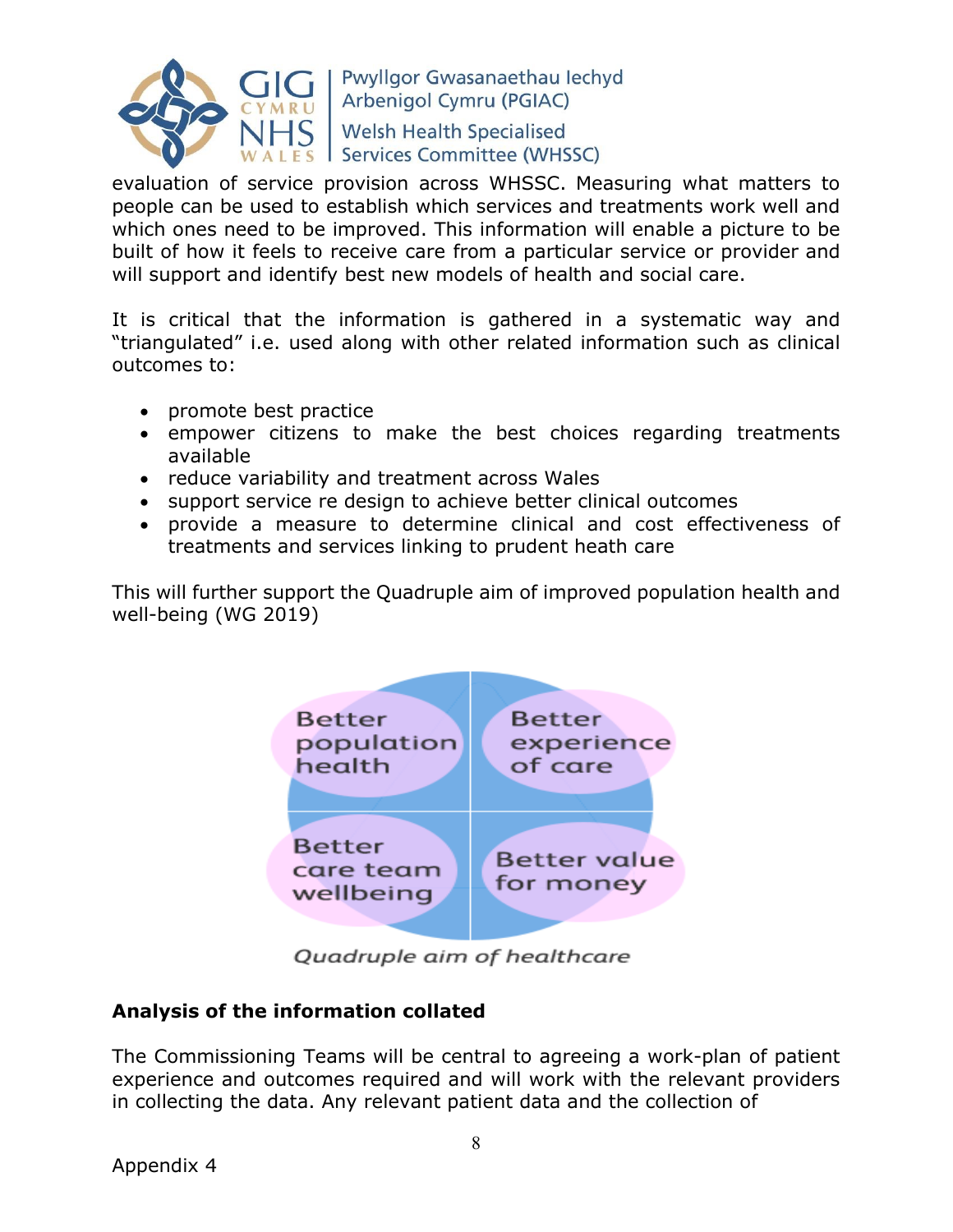

Patient and public feedback, patient stories, reports from contracted health care providers or third party surveys will be analysed by the quality team and fed into the commissioning team.

The data will be cross referenced to mirror the Health & Care Standards (WG 2016) and incorporated into the commissioning team reports for Quality Patient Safety Committee or into a separate report as deemed applicable. Shared decision making and co-production between provider and commissioner is crucial in capturing and reporting the data. Shared decisionmaking is 'an approach where clinicians and patients share the best available evidence when faced with the task of making decisions, and where patients are supported to consider options, to achieve preferences' in order to design person-centred care.(Elwyn et al., 2012 cited in Public Engagement and a Healthier Wales, 2020)

Engagement is the active participation of members of the public, communities, customers or stakeholder in service planning, delivery and evaluation. Effective public engagement leads to decisions, delivery and evaluation of services that have been shaped by the relevant people and communities.

### **Reporting and Acting on Findings**

It may not be possible to act on every view expressed but the principles of this framework form a foundation and a driving force to support WHSSC being open and transparent when explaining why and how decisions are made and specialist services are delivered for the people of Wales.

Evaluation will be built into all engagement activities to allow us to not only monitor patient experience but enable us to share and apply any 'lessons learnt'. Equal value will be placed on collecting numerical (quantitative) and narrative (qualitative) information captured as both will provide evidence that the framework is achieving its objective.

### **Process for reporting feedback**

The findings from all of the patient experience work from internal and external sources will be reported through the commissioning team's reports to Quality Patient Safety Committee and included in the performance report. Individual targeted reports will be collated where applicable and a patient story presented to the Joint Committee and Quality Patient Safety Committee to support ongoing discussions as appropriate.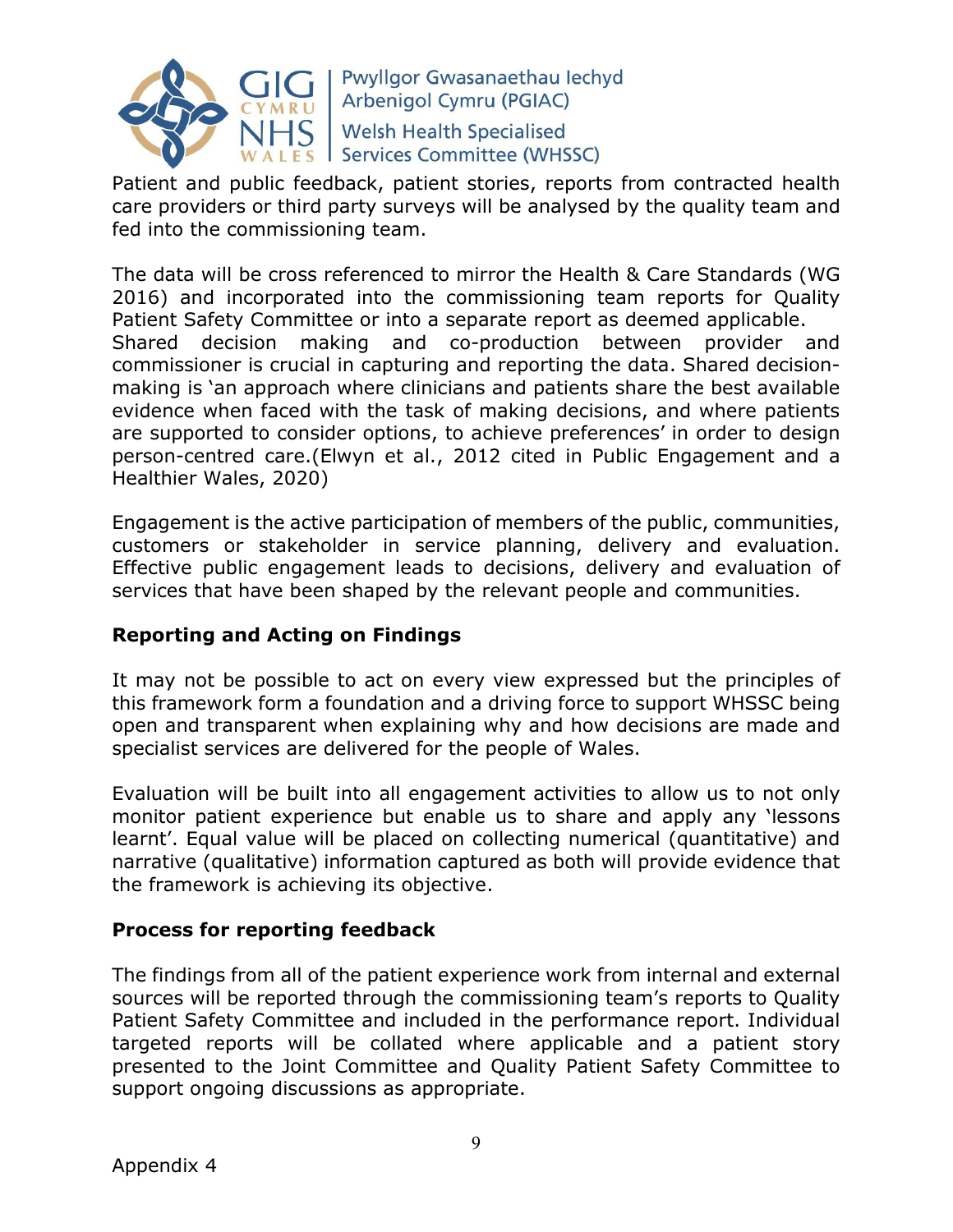

### **Conclusion**

Patient and Public Engagement are essential to enabling supporting and continuously developing and embedding the Quality agenda throughout commissioned services. WHSSC will ensure that the patient voice and experience is central to discussions and decisions made and the Citizens Voice has been considered throughout.